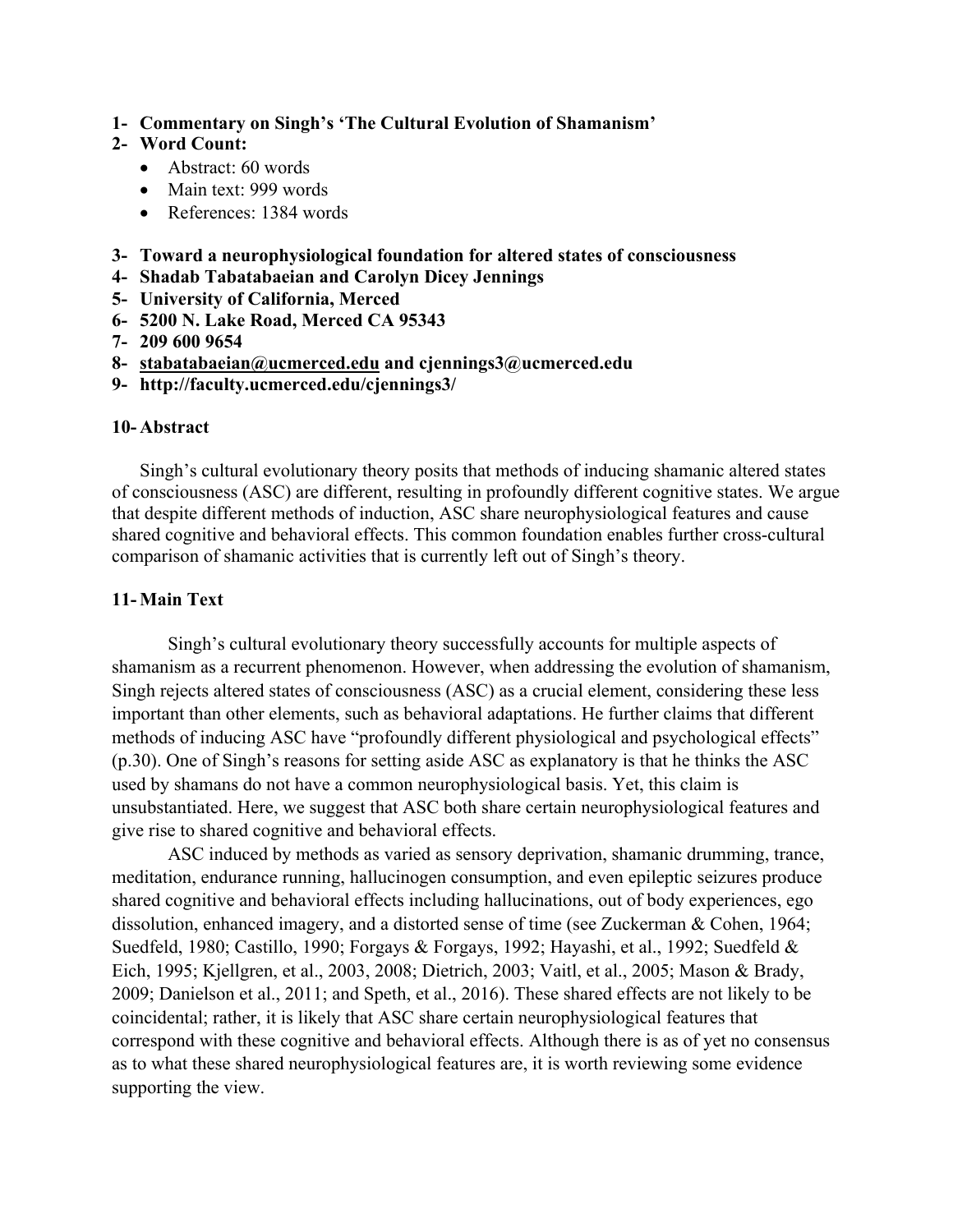One line of evidence comes from using electroencephalography (EEG) to compare ASC to non-altered states. EEG results indicate that ASC, regardless of induction method, correspond with greater activity in the low frequency bands—delta, theta, and slow alpha (see Takahashi, et al., 2005; Batty, et al., 2006; Cahn & Polich, 2006; and Fox, et al., 2013 for meditaion and relaxiation states; see Neher, 1962; Oohashi, et al., 2002; and Gingras, et al., 2014 for trance and shamanic drumming; see Hayashi, et al., 1992; and Iwata, et al., 2001 for sensory deprivation; see Muthukumaraswamy, et al., 2013; Tagliazucchi, et al., 2016; and Carhart-Harris, et al., 2016 for hallucinogens; and see Danielson, et al., 2011 for epilectic seizures). These frequency bands, in turn, are associated with internally-directed attention and attenuated interaction with the external environment (see, e.g., Benedek, et al., 2014). These results suggest that internallydirected attention might be a common element of ASC. Supporting this view, practices such as drumming, trance, endurance running, and focused meditation simulate sensory deprivation to varying degrees and cause a highly focused internal attention, such that engagement with external stimuli is highly attenuated (see Castillo, 1990; Dietrich, 2003; Lutz, et al., 2008; Gingras, et al., 2014; Dahl, et al., 2015; and Hove, et al., 2016). This disengagement of attention from external stimuli is known as 'perceptual-decoupling,' which helps to sustain internallydirected tasks (Smallwood, et al., 2007; Spreng, et al., 2010; Smallwood, et al., 2011; Hove, et al., 2016). Similarly, hallucinogens that induce ASC impair reactions to external stimuli, but this happens due to the failure of sensory gating in filtering out extraneous stimuli, causing a failure to adequately process incoming information (see Carter, et al., 2005; Greyer & Vollenweider, 2008).

The second line of evidence comes from studies using neuroimaging techniques such as functional magnetic resonance imaging (fMRI). Such studies suggest that one of the most common effects of ASC, known as 'ego dissolution,' or the loss of a sense of self, corresponds with disruptions to the default mode network (DMN). DMN is activated during self-referential processes, such as autobiographical memory retrieval (Raichle, et al., 2001; Buckner, et al., 2008; Boly, et al., 2008). Studies using fMRI have indicated that during ASC induced by various methods including focused meditation (Brewer, et al., 2011), hallucinogen consumption (Carhart-Harris, et al., 2012, 2016; Palhano-Fontes, et al., 2015; Tagliazucchi, et al., 2016; Speth, et al., 2016), and epilectic seizures (Danielson, et al., 2011), the activation of DMN decreases, giving rise to ego dissolution. These studies also reveal that during ASC, regardless of induction method, high functional connectivity is exhibited between three interacting brain networks: default mode, frontoparietal control, and salience (see Brewer, et al., 2011; Hasenkamp, et al., 2012; Hove, et al., 2016; Tagliazucchi, et al., 2016; and Carhart-Harris, et al., 2016). The frontoparietal control network is responsible for cognitive control and attention (Cole & Schneider, 2007; Vincent, et al., 2008; Cole, et al., 2014). The salience network is responsible for the detection of salient events (internal or external) and for directing resources to the relevant neural areas (Seeley, et al., 2007; Christoff, et al., 2009; Menon & Uddin, 2010). Enhanced connectivity between these three large-scale brain networks could explain some of the effects experienced by individuals during ASC, including the perceptual-decoupling discussed above.

This evidence supports the idea that there is a common neurophysiological foundation to ASC. We further claim that a common neurophysiological foundation to ASC can be of significant explanatory value for a cultural evolutionary theory of shamanism. For example,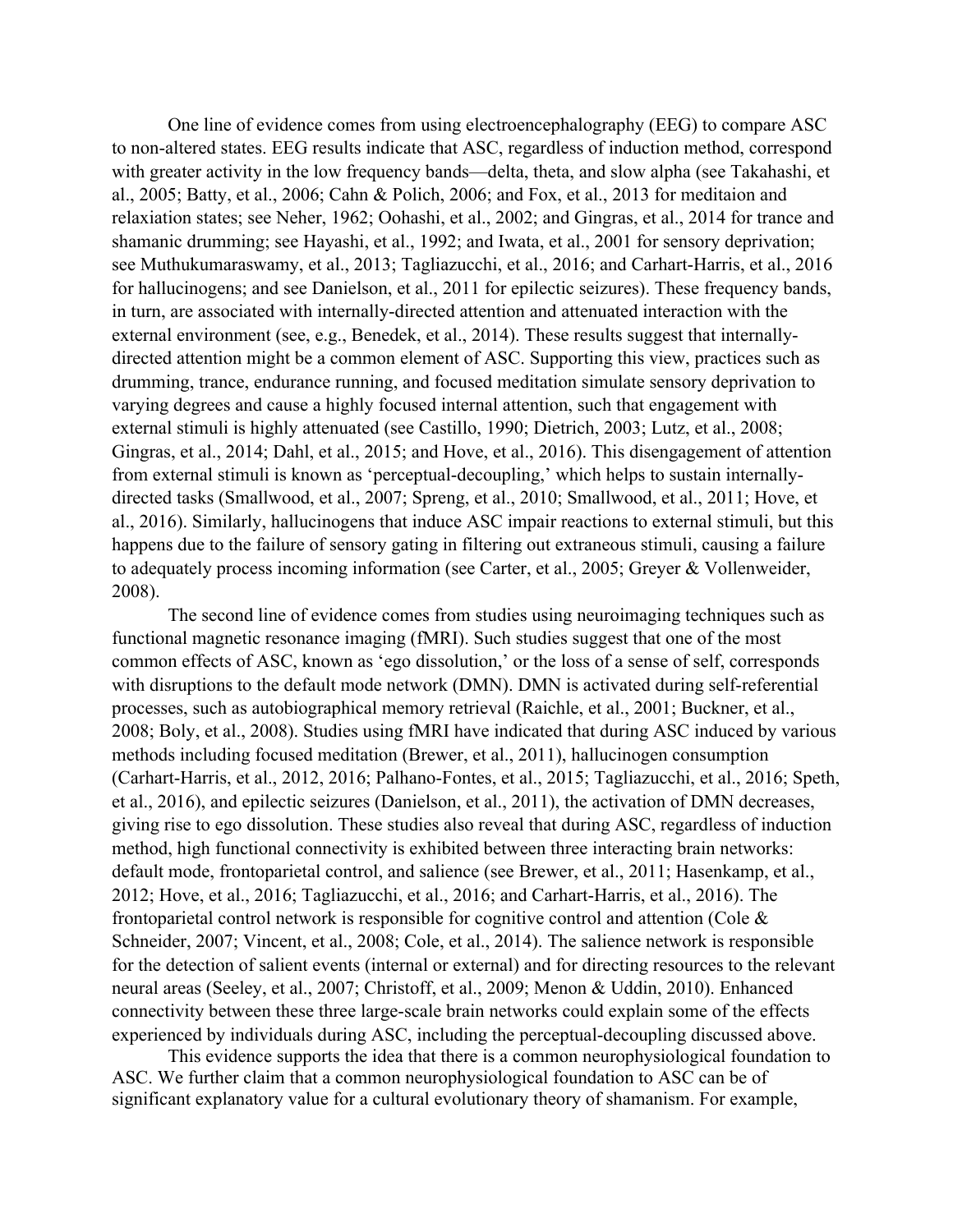Singh's theory notes but does not currently explain the shaman's insensitivity to pain, which in our view would be explained by perceptual decoupling in ASC. Similarly, Singh's theory does not account for the shaman's ritualistic practice of using dark times of the day or dark spaces, such as caves, which in our view is explained by the relationship between sensory deprivation and ASC. Finally, Singh's theory notes but does not currently explain why shamans believe they are not in control of their experience, which in our view is explained by the experience of ego dissolution common to ASC. While ASC and their underlying mechanisms will require further investigation, we argue that it is too soon to reject the idea of a common neurophysiological foundation to ASC. Our argument is consistent with the primary objectives of Singh's cultural evolutionary theory and can be considered an extension to that theory, as it can help to explain the universality, ubiquity, and endurance of shamanic activities around the world.

## **12- References**

- Batty, M. J., Bonnington, S., Tang, B. K., Hawken, M. B., & Gruzelier, J. H. (2006). Relaxation strategies and enhancement of hypnotic susceptibility: EEG neurofeedback, progressive muscle relaxation and self-hypnosis. *Brain Research Bulletin , 71* (1).
- Benedek, M., Schickel, R. J., Jauk, E., Fink, A., & Neubauer, A. C. (2014). Alpha power increases in right parietal cortex reflects focused internal attention. *Neuropsychologia*, *56*(100), 393–400.
- Boly, M., Phillips, C., Tshibanda, L., Vanhaudenhuyse, A., Schabus, M., Dang-Vu, T., et al. (2008). Intrinsic brain activity in altered states of consciousness. *Annals of the New York Academy of Sciences , 1129* (1), 119-129.
- Brewer, J. A., Worhunsky, P. D., Gray, J. R., Tang, Y. Y., Weber, J., & Kober, H. (2011). Meditation experience is associated with differences in default mode network activity and connectivity. . *Proceedings of the National Academy of Sciences , 108* (50), 20254- 20259.
- Buckner, R. L., Andrews-Hanna, J. R., & Schacter, D. L. (2008). The brain's default network. *Annals of the New York Academy of Sciences , 1124* (1), 1-38.
- Cahn, B. R., & Polich, J. (2006). Meditation states and traits: EEG, ERP, and neuroimaging studies. *Psychological Bulletin , 132* (2), 180-211.
- Carhart-Harris, R., Erritzoe, D., Williams, T., Stone, J., Reed, L., Colasanti, A., et al. (2012). Neural correlates of the psychedelic state as determined by fMRI studies with psilocybin. *Proceedings of the National Academy of Sciences , 109* (6), 2138-2143.
- Carhart-Harris, R., Muthukumaraswamy, S., Roseman, L., Kaelen, M., Droog, W., Murphy, K., et al. (2016). Neural correlates of the LSD experience revealed by multimodal neuroimaging. *Proceedings of the National Academy of Sciences , 113* (17), 4853-4858.
- Carter, O. L., Burr, D. C., Pettigrew, J. D., Wallis, G. M., Hasler, F., & Vollenweider, F. X. (2005). Using psilocybin to investigate the relationship between attention, working memory, and the serotonin 1A and 2A receptors. *Journal of Cognitive Neuroscience , 17* (10), 1497-1508.
- Castillo, R. J. (1990). Depersonalizatipn and meditation. *Psychiatry , 53* (2), 158-168.
- Christoff, K., Gordon, A. M., Smallwood, J., Smith, R., & Schooler, J. W. (2009). Experience sampling during fMRI reveals default network and executive system contributions to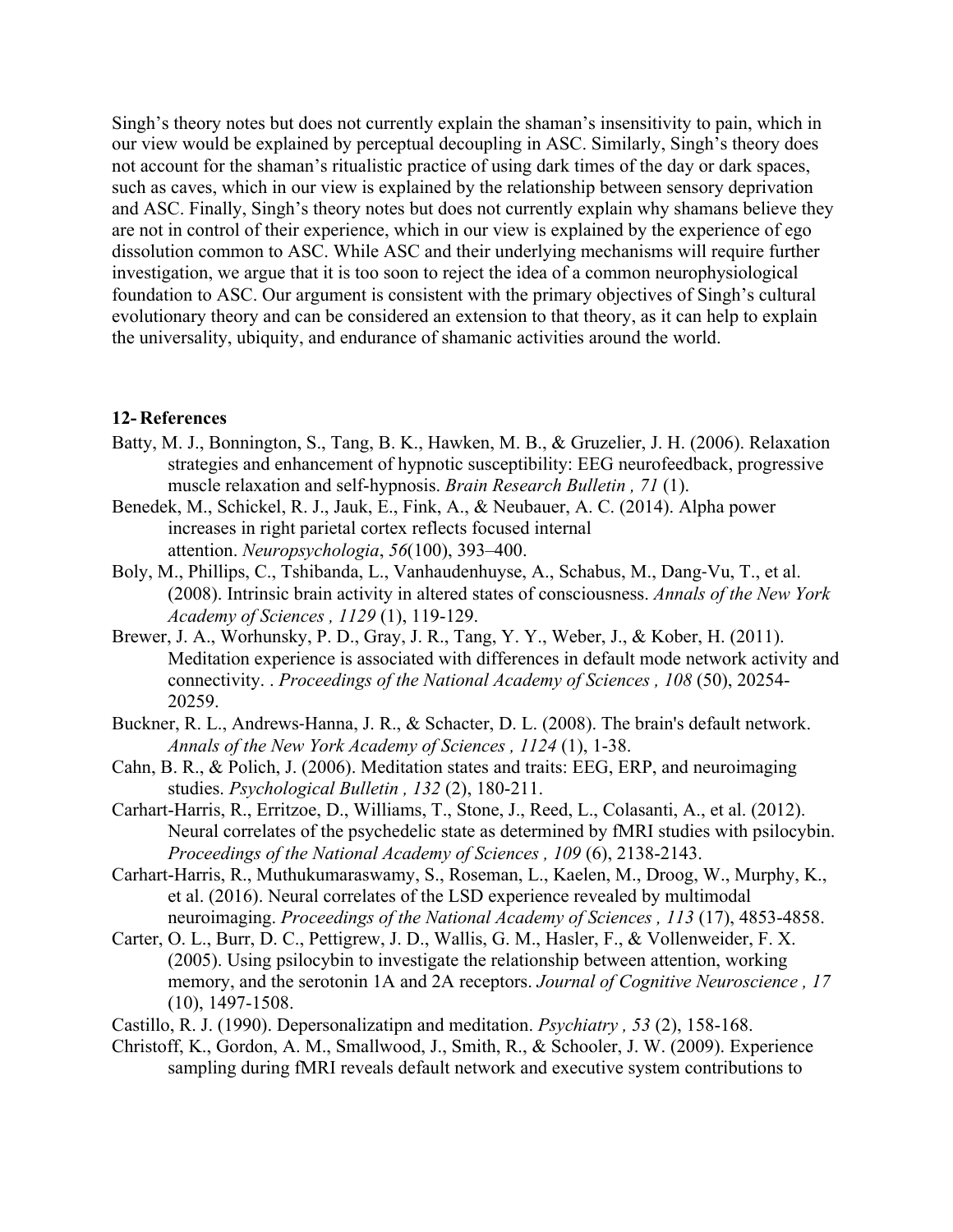mind wandering. *Proceedings of the National Academy of Sciences , 106* (21), 8719- 8724.

- Cole, M. W., & Schneider, W. (2007). The cognitive control network: integrated cortical regions with dissociable functions. *Neuroimage , 37* (1), 343-360.
- Cole, M. W., Repovš, G., & Anticevic, A. (2014). The frontoparietal control system: a central role in mental health. *The Neuroscientist , 20* (6), 652-664.
- Dahl, C. J., Lutz, A., & Davidson, R. J. (2015). Reconstructing and deconstructing the self: cognitive mechanisms in meditation practice. *Trends in cognitive sciences , 19* (9), 515- 523.
- Danielson, N. B., Guo, J. N., & Blumenfeld, H. (2011). The default mode network and altered consciousness in epilepsy. *Behavioural Neurology , 24* (1), 55-65.
- Dietrich, A. (2003). Functional neuroanatomy of altered states of consciousness: the transient hypofrontality hypothesis. *Consciousness and Cognition , 12* (2), 231-256.
- Forgays, D. G., & Forgays, D. K. (1992). Creativity enhancement through flotation isolation. *Journal of Environmental Psychology , 12* (4), 329-335.
- Fox, K. C., Nijeboer, S., Solomonova, E., Domhoff, G. W., & Christoff, K. (2013). Dreaming as mind wandering: evidence from functional neuroimaging and first-person content reports. *Frontiers in Human Neuroscience , 7*, 1-18.
- Geyer, M. A., & Vollenweider, F. X. (2008). Serotonin research: contributions to understanding psychoses. *Trends in Pharmacological Sciences , 29* (9), 445-453.
- Gingras, B., Pohler, G., & Fitch, W. T. (2014). Exploring shamanic journeying: repetitive drumming with shamanic instructions induces specific subjective experiences but no larger cortisol decrease than instrumental meditation music. *PloS one , 9* (7), e102103.
- Hasenkamp, W., Wilson-Mendenhall, C. D., Duncan, E., & Barsalou, L. W. (2012). Mind wandering and attention during focused meditation: a fine-grained temporal analysis of fluctuating cognitive states. *Neuroimage , 59* (1), 750-760.
- Hayashi, M., Morikawa, T., & Hori, T. (1992). EEG alpha activity and hallucinatory experience during sensory deprivation. *Perceptual and motor skills , 75* (2), 403-412.
- Hove, M., Stelzer, J., Nierhaus, T., Thiel, S., Gundlach, C., Margulies, D., et al. (2016). Brain network reconfiguration and perceptual decoupling during an absorptive state of consciousness. *Cerebral Cortex , 26* (7), 3116-3124.
- Iwata, K., Nakao, M., Yamamoto, M., & Kimura, M. (2001). Quantitative characteristics of alpha and theta EEG activities during sensory deprivation. *Psychiatry and clinical neurosciences , 55* (3), 191-192.
- Kjellgren, A. (2003). *The Experience of lotation-REST. Restricted Environmental Stimulation Technique— Consciousness, Creativity, Subjective Stress and Pain.* Göteborg , Sweden: University Press.
- Kjellgren, A., Lyden, F., & Norlander, T. (2008). Sensory isolation in flotation tanks: altered states of consciousness and effects on well-being. *The Qualitative Report , 13* (4), 636- 656.
- Lutz, A., Slagter, H. A., Dunne, J. D., & Davidson, R. J. (2008). Attention regulation and monitoring in meditation. *Trends in cognitive sciences , 12* (4), 163-169.
- Mason, O. J., & Brady, F. (2009). The psychotomimetic effects of short-term sensory deprivation. *The Journal of nervous and mental disease , 197* (10), 783-785.
- Menon, V., & Uddin, L. Q. (2010). Saliency, switching, attention and control: a network model of insula function. *Brain Structure and Function , 214*, 655–667.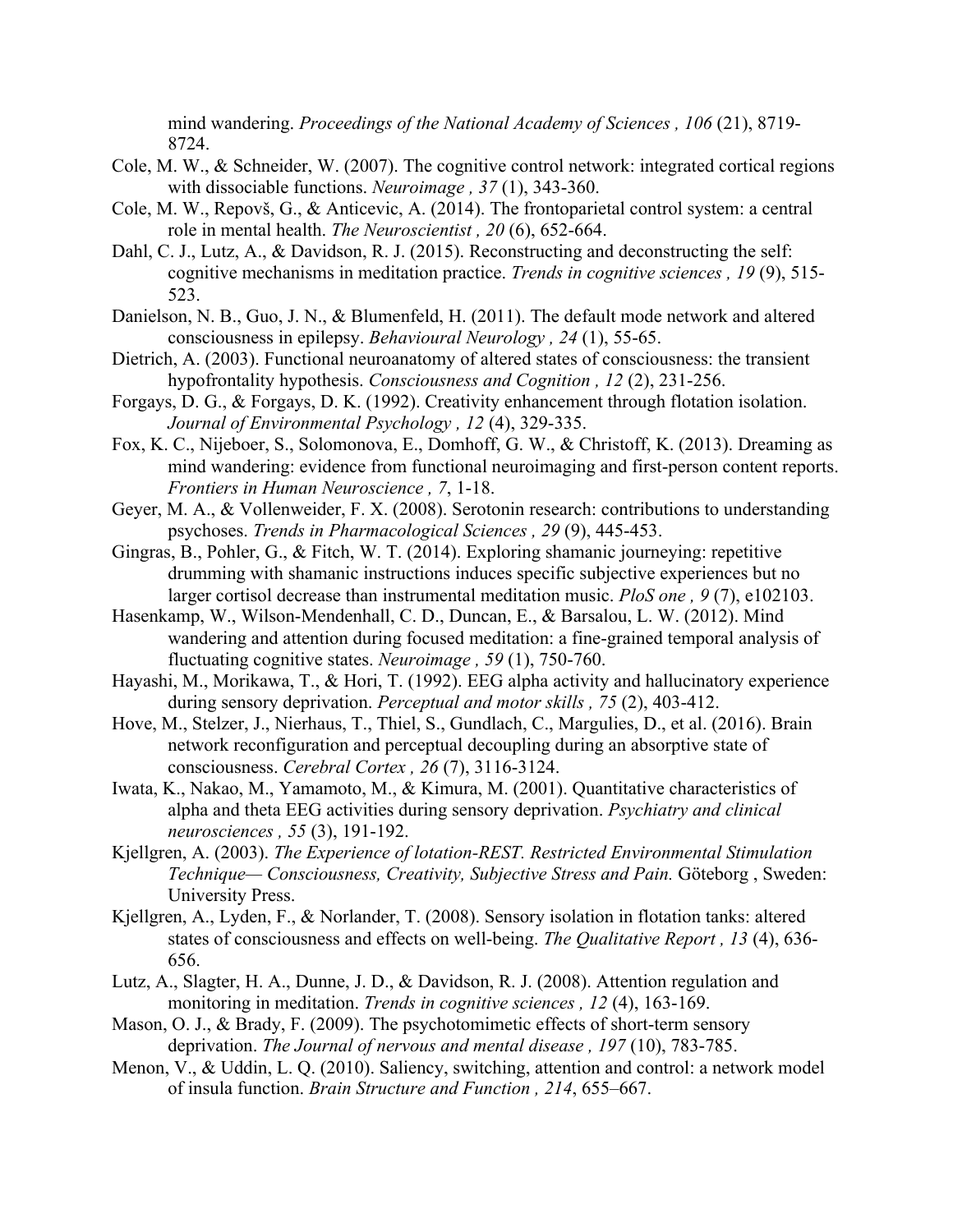- Muthukumaraswamy, S., Carhart-Harris, R., Moran, R., Brookes, M., Williams, T., Errtizoe, D., et al. (2013). Broadband cortical desynchronization underlies the human psychedelic state. *Journal of Neuroscience , 33* (38), 15171-15183.
- Neher, A. (1962). A physiological explanation of unusual behavior in ceremonies involving drums. *Human Biology , 34*, 151–160.
- Neher, A. (1961). Auditory driving observed with scalp electrodes in normal subjects. *Electroencephalography and Clinical Neurophysiology , 13*, 449–451.
- Oohashi, T., Kawai, N., Honda, M., Nakamura, S., Morimoto, M., Nishina, E., et al. (2002). Electroencephalographic measurement of possession trance in the field. *Clinical Neurophysiology , 113* (3), 435-445.
- Palhano-Fontes, F., Andrade, K., Tofoli, L., Santos, A., Crippa, J., Hallak, J., et al. (2015). The psychedelic state induced by ayahuasca modulates the activity and connectivity of the default mode network. *PloS one , 10* (2), e0118143.
- Raichle, M. E., MacLeod, A. M., Snyder, A. Z., Powers, W. J., Gusnard, D. A., & Shulman, G. L. (2001). A default mode of brain function. *Proceedings of the National Academy of Sciences , 98* (2), 676-682.
- Seeley, W., Menon, V., Schatzberg, A., Keller, J., Glover, G., Kenna, H., et al. (2007). Dissociable intrinsic connectivity networks for salience processing and executive control. *Journal of Neuroscience , 27* (9), 2349-2356.
- Smallwood, J., Brown, K., Tipper, C., Giesbrecht, B., Franklin, M., Mrazek, M., et al. (2011). Pupillometric evidence for the decoupling of attention from perceptual input during offline thought. *PloS one , 6* (3), e18298-e18298.
- Smallwood, J., McSpadden, M., & Schooler, J. W. (2007). The lights are on but no one's home: Meta-awareness and the decoupling of attention when the mind wanders. *Psychonomic Bulletin & Review , 14* (3), 527-533.
- Speth, J., Speth, C., Kaelen, M., Schloerscheidt, A. M., Feilding, A., Nutt, D. J., et al. (2016). Decreased mental time travel to the past correlates with default-mode network disintegration under lysergic acid diethylamide. *Journal of Psychopharmacology , 30* (4), 344-353.
- Spreng, R. N., Stevens, W. D., Chamberlain, J., Gilmore, A. W., & Schacter, D. L. (2010). Default network activity, coupled with the frontoparietal control network, supports goaldirected cognition. *NeuroImage , 53*, 303–317.
- Suedfeld, P. (1980). *Restricted environmental stimulation: Research and clinical applications.* (P. Suedfeld, Ed.) New York: Wiley and Sons.
- Suedfeld, P., & Eich, E. (1995). Autobiographical memory and affect under conditions of reduced environmental stimulation. *Journal of Environmental Psychology , 15*, 321–326.
- Tagliazucchi, E., Roseman, L., Kaelen, M., Orban, C., Muthukumaraswamy, S., Murphy, K., et al. (2016). Increased global functional connectivity correlates with LSD-induced ego dissolution. *Current Biology , 26* (8), 1043-1050.
- Takahashi, T., Murata, T., Hamada, T., Omori, M., Kosaka, H., Kikuchi, M., et al. (2005). Changes in EEG and autonomic nervous activity during meditation and their association with personality traits. *International Journal of Psychophysiology , 55* (2), 199-207.
- Vaitl, D., Birbaumer, N., Gruzelier, J., Jamieson, G., Kotchoubey, B., Kübler, A., et al. (2005). Psychobiology of altered states of consciousness. *Psychological bulletin , 131* (1), 98- 127.